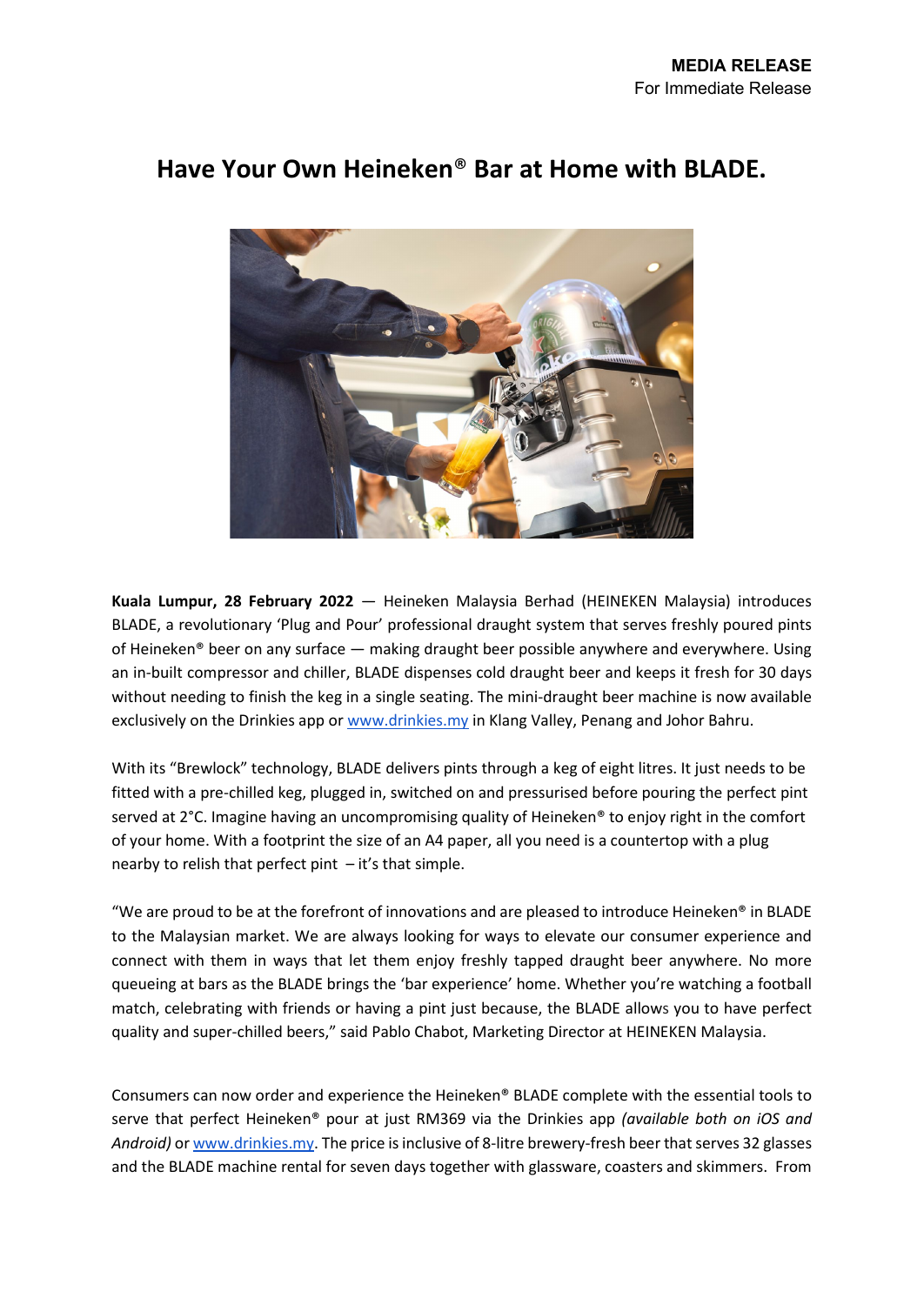today onwards, consumers can enjoy RM25 off their first BLADE order when they use the code **HELLOBLADE25** at checkout.

For more information and updates follow Heineken® on Instagram [\(@HeinekenMY\)](http://www.instagram.com/HeinekenMY) and Facebook [\(https://www.facebook.com/HeinekenMYS/\)](https://www.facebook.com/HeinekenMYS/). Heineken® advocates responsible consumption, do not drink and drive. Heineken® and all promotions are for non-Muslims aged 21 and above only.

### **-END-**

## **For editorial enquiries or further information, please contact:**

| Deyan Daniel       | Bianca Quiroz       |
|--------------------|---------------------|
| Commas PR          | Commas PR           |
| deyan@commaspr.com | bianca@commaspr.com |
| 012-337 8832       | 016-367 2994        |

## **Download high-resolution images on our online press kit at XXX**

## **About Heineken Malaysia Berhad**

HEINEKEN Malaysia with its portfolio of iconic international brands is the leading brewer in the country. The Company brews, markets and distributes:

- The World's No. 1 international premium beer **Heineken®**
- The great taste of Heineken® with dealcoholised **Heineken® 0.0**
- The World-acclaimed iconic Asian beer **Tiger Beer**
- The crystal-cold filtered beer **Tiger Crystal**
- The World's No. 1 stout **Guinness**
- The premium wheat beer born in the Alps **Edelweiss**
- The World's No. 1 cider **Strongbow Apple Ciders**
- The New Zealand inspired cider **Apple Fox Cider**
- The all-time local favourite **Anchor Smooth**
- The premium Irish ale **Kilkenny**
- The real shandy **Anglia**

HEINEKEN Malaysia also produces the wholesome, premium quality non-alcoholic **Malta**. HEINEKEN Malaysia's brand portfolio also includes the No. 1 German wheat beer **Paulaner** and Japan's No. 1 100% malt beer **Kirin Ichiban**.

HEINEKEN Malaysia through its e-commerce platform, Drinkies now delivers chilled beers and ciders on demand, within 60 minutes or as scheduled. Drinkies also offers freshly tapped beer to cater for home parties and other events including weddings and corporate dinners. For enquiries, call 012-281 8888 or visi[t www.drinkies.my](http://www.drinkies.my/)